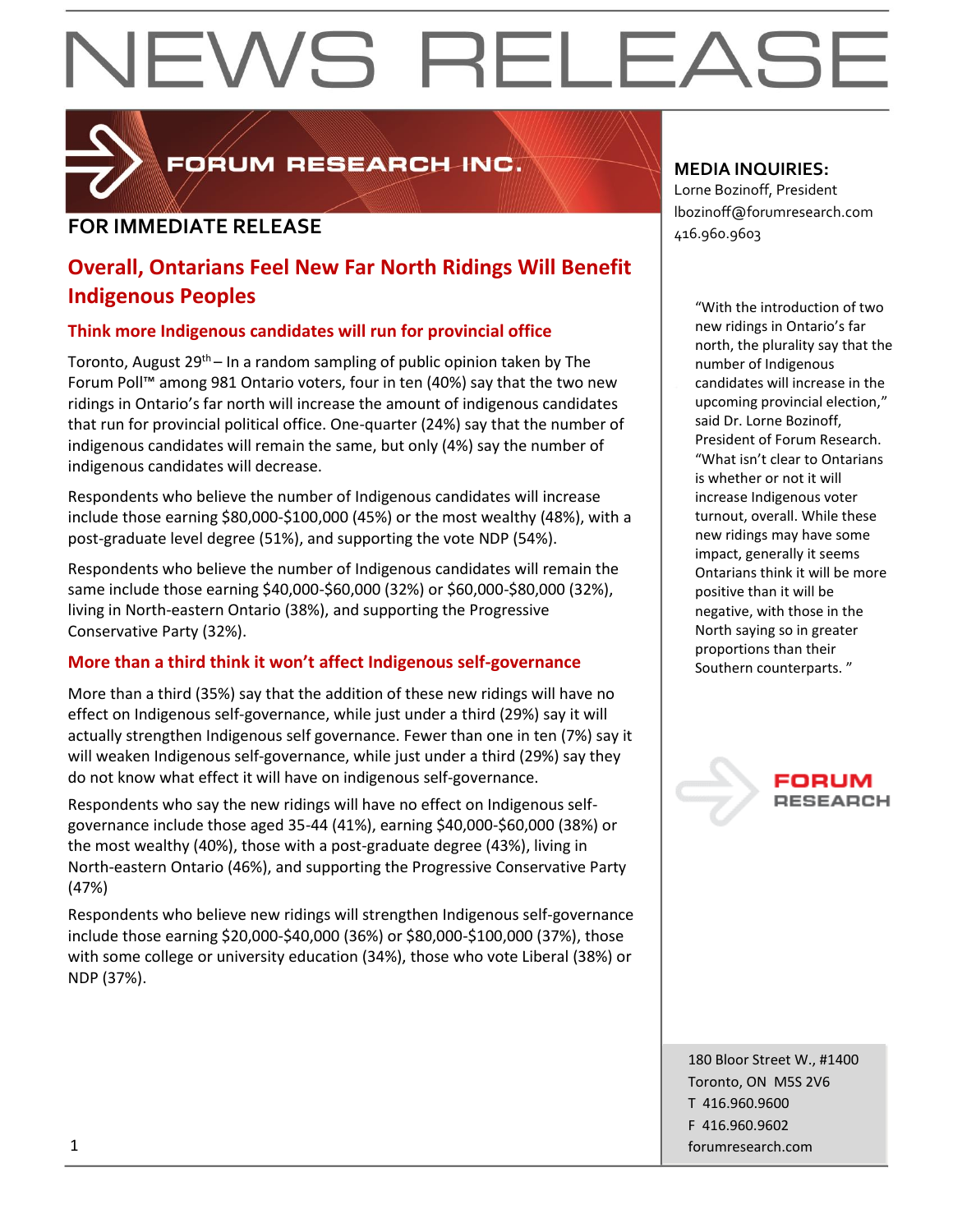### PORUM RESEARCH INC.

#### **Indigenous turnout unlikely to change**

Ontarians are torn on their opinion on the effect the two new ridings will have on voter turnout, however.

A third (33%) say that turnout will remain the same, which is statistically tied with do not know (30%). Almost three in ten (29%) say that turnout will increase, just behind do not know. Few (8%) think turnout will decrease in response to the new ridings.

Respondents believing Indigenous voter turnout will remain the same include those aged 45-54 (39%) or 55-64 (59%), male (41%), making \$40,000-\$60,000 (39%), \$60,000-\$80,000 (37%), \$100,000-\$250,000 (38%), living in North-eastern Ontario (38%), and supporting the Progressive Conservative Party (46%).

Respondents believing Indigenous turnout will increase include those aged 34 and under (34%), earning \$80,000-\$100,000 (33%) or the most wealthy (31%), with a post-graduate degree (36%), and supporting the NDP (40%) or the Liberal Party (39%).

"With the introduction of two new ridings in Ontario's far north, the plurality say that the number of Indigenous candidates will increase in the upcoming provincial election," said Dr. Lorne Bozinoff, President of Forum Research. "What isn't clear to Ontarians is whether or not it will increase Indigenous voter turnout, overall. While these new ridings may have some impact, generally it seems Ontarians think it will be more positive than it will be negative, with those in the North saying so in greater proportions than their Southern counterparts. "

Lorne Bozinoff, Ph.D. is the president and founder of Forum Research. He can be reached at lbozinoff@forumresearch.com or at (416) 960-9603.

#### **MEDIA INQUIRIES:**

Lorne Bozinoff, President lbozinoff@forumresearch.com 416.960.9603



180 Bloor Street W., #1400 Toronto, ON M5S 2V6 T 416.960.9600 F 416.960.9602 2 forumresearch.com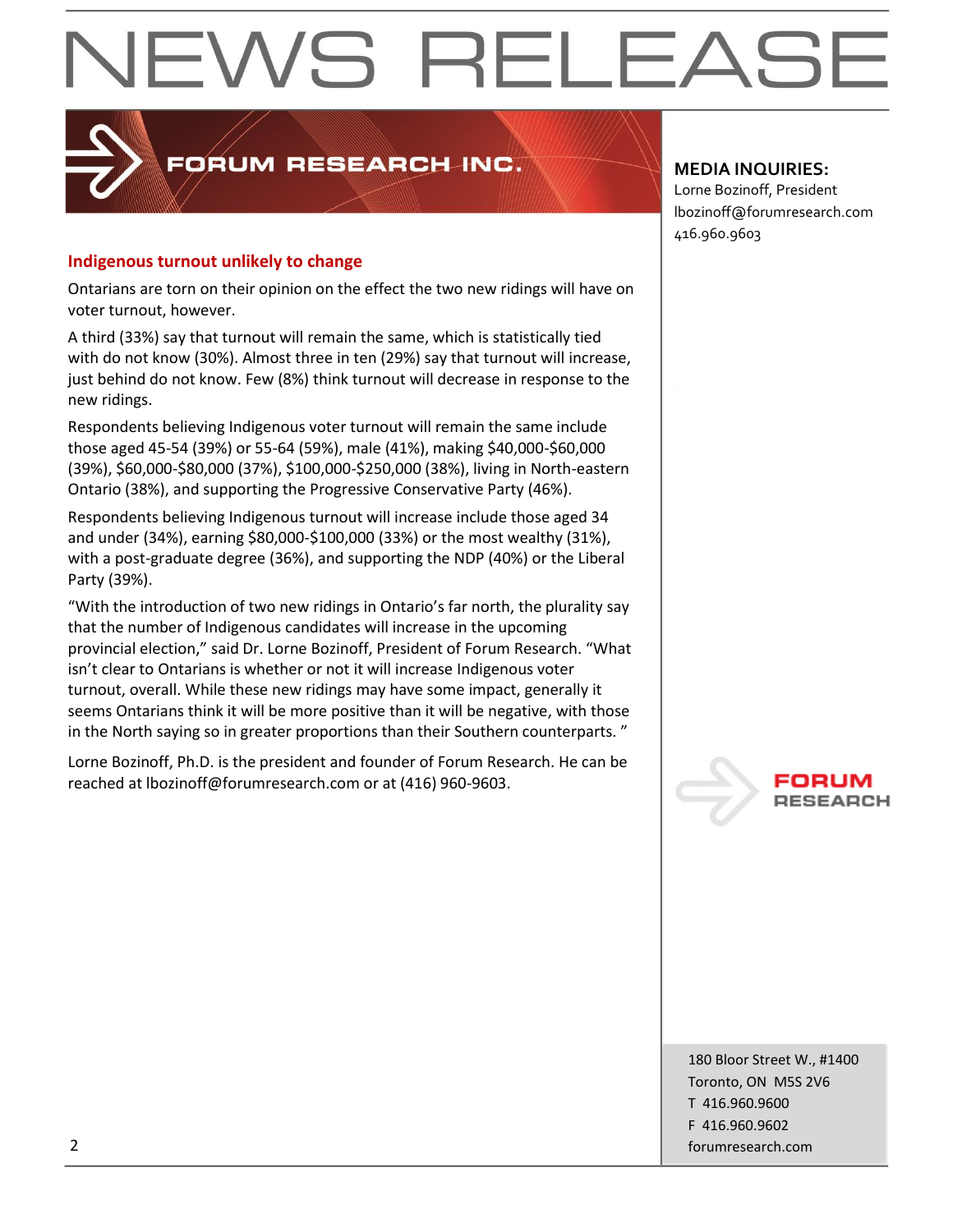### **PRUM RESEARCH INC.**

#### **MEDIA INQUIRIES:**

Lorne Bozinoff, President lbozinoff@forumresearch.com 416.960.9603

#### **Methodology**

The Forum Poll™ was conducted by Forum Research with the results based on an interactive voice response telephone survey of 981 randomly selected Ontario Voters. The poll was conducted August 23-24, 2017.

Results based on the total sample are considered accurate +/- 3%, 19 times out of 20. Subsample results will be less accurate. Margins of error for subsample (such as age, gender) results are available at [www.forumresearch.com/samplestim.asp](http://www.forumresearch.com/samplestim.asp)

Where appropriate, the data has been statistically weighted by age, region, and other variables to ensure that the sample reflects the actual population according to the latest Census data.

This research is not necessarily predictive of future outcomes, but rather, captures opinion at one point in time. Forum Research conducted this poll as a public service and to demonstrate our survey research capabilities. Forum houses its poll results in the Data Library of the Department of Political Science at the University of Toronto.

With offices across Canada and around the world, 100% Canadian-owned Forum Research is one of the country's leading survey research firms. This Forum Poll™and other polls may be found at Forum's poll archive at [www.forumresearch.com/polls.asp](http://www.forumresearch.com/polls.asp)



180 Bloor Street W., #1400 Toronto, ON M5S 2V6 T 416.960.9600 F 416.960.9602 3 forumresearch.com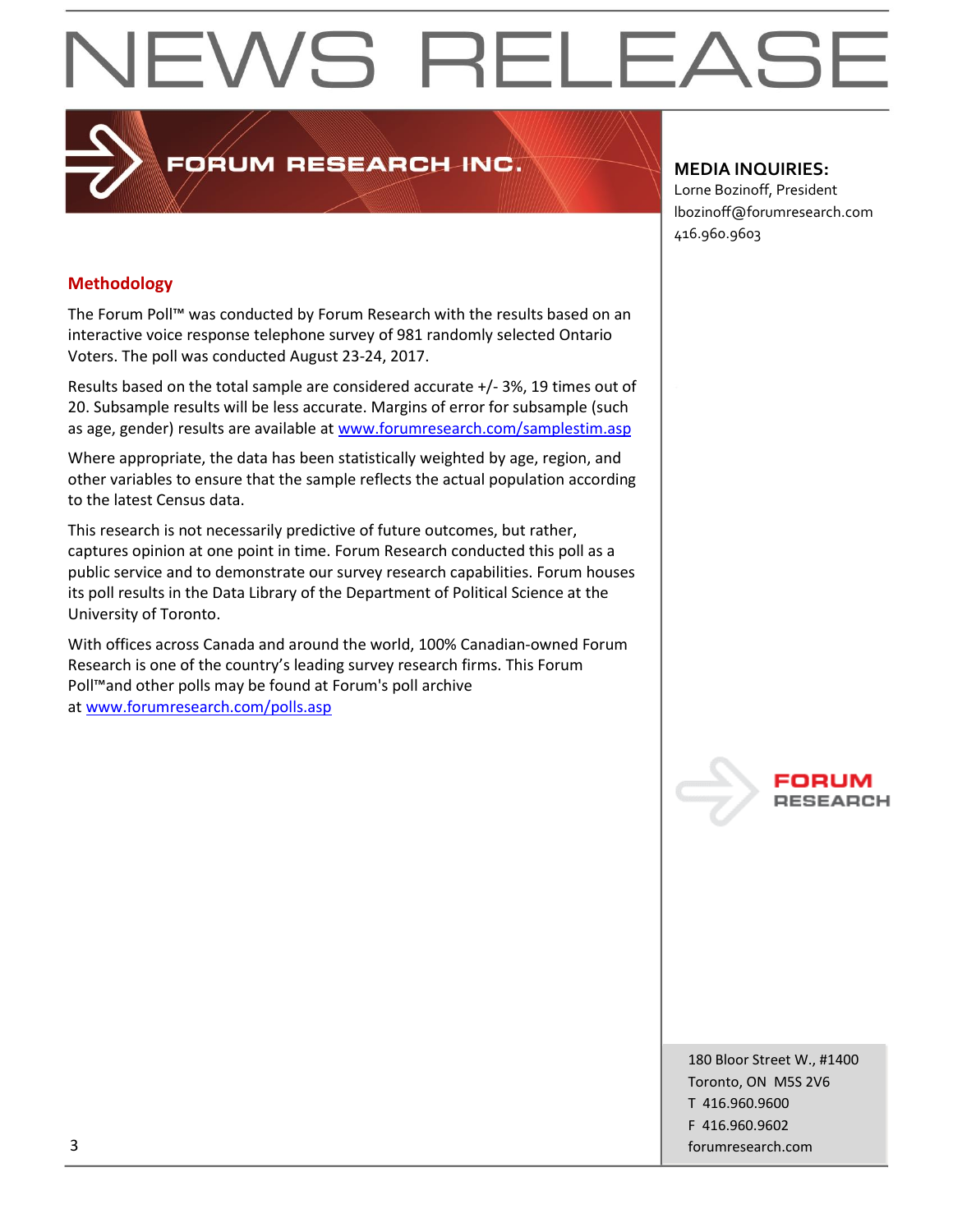FORUM RESEARCH INC.

#### **MEDIA INQUIRIES:**

Lorne Bozinoff, President lbozinoff@forumresearch.com 416.960.9603

#### **Voter Turnout**

*In your opinion, will the addition of two new ridings in Ontario's Far North increase, decrease, or have no affect on indigenous voter turnout in provincial elections?*

#### **Age/gender**

| %                            | <b>Total</b> | 18-34 | 35-44 | $45 - 54$ | 55-64 | $65+$ | <b>Male</b> | Female |
|------------------------------|--------------|-------|-------|-----------|-------|-------|-------------|--------|
| Sample                       | 981          | 102   | 124   | 178       | 238   | 339   | 499         | 458    |
| It will decrease turnout     | 8            | 11    | 10    | 5         | 4     | 6     |             | 8      |
| Turnout will remain the same | 33           | 26    | 35    | 39        | 39    | 29    | 41          | 25     |
| It will increase turnout     | 29           | 34    | 25    | 27        | 29    | 29    | 28          | 31     |
| Don't know                   | 30           | 29    | 30    | 29        | 28    | 37    | 24          | 37     |

#### **Income**

|                                        |              |        | \$20-        | \$40-        | $$60-$       | \$80-  | $$100-$       |
|----------------------------------------|--------------|--------|--------------|--------------|--------------|--------|---------------|
| %                                      | <b>Total</b> | <\$20K | <b>\$40K</b> | <b>\$60K</b> | <b>\$80K</b> | \$100K | <b>\$250K</b> |
| Sample                                 | 981          | 89     | 145          | 120          | 116          | 98     | 199           |
| It will decrease<br>turnout            | 8            | 13     | 8            | 6            | 8            | 5      | 10            |
| <b>Turnout will remain</b><br>the same | 33           | 24     | 27           | 39           | 37           | 32     | 38            |
| It will increase<br>turnout            | 29           | 26     | 28           | 28           | 27           | 33     | 31            |
| Don't know                             | 30           | 37     | 37           | 27           | 28           | 31     | 22            |

#### **Education**

| %                                         | <b>Total</b> | <b>Secondary</b><br>school or less | Some college<br>or university | <b>Completed</b><br>college or<br>university | <b>Post</b><br>graduate<br>studies |
|-------------------------------------------|--------------|------------------------------------|-------------------------------|----------------------------------------------|------------------------------------|
| Sample                                    | 981          | 170                                | 237                           | 380                                          | 194                                |
| It will decrease<br>turnout               | 8            | 5                                  | 6                             | 9                                            | 8                                  |
| <b>Turnout will</b><br>remain the<br>same | 33           | 32                                 | 33                            | 34                                           | 31                                 |
| It will increase<br>turnout               | 29           | 22                                 | 32                            | 27                                           | 36                                 |
| Don't know                                | 30           | 41                                 | 29                            | 30                                           | 26                                 |
|                                           |              |                                    |                               |                                              |                                    |



180 Bloor Street W., #1400 Toronto, ON M5S 2V6 T 416.960.9600 F 416.960.9602 4 forumresearch.com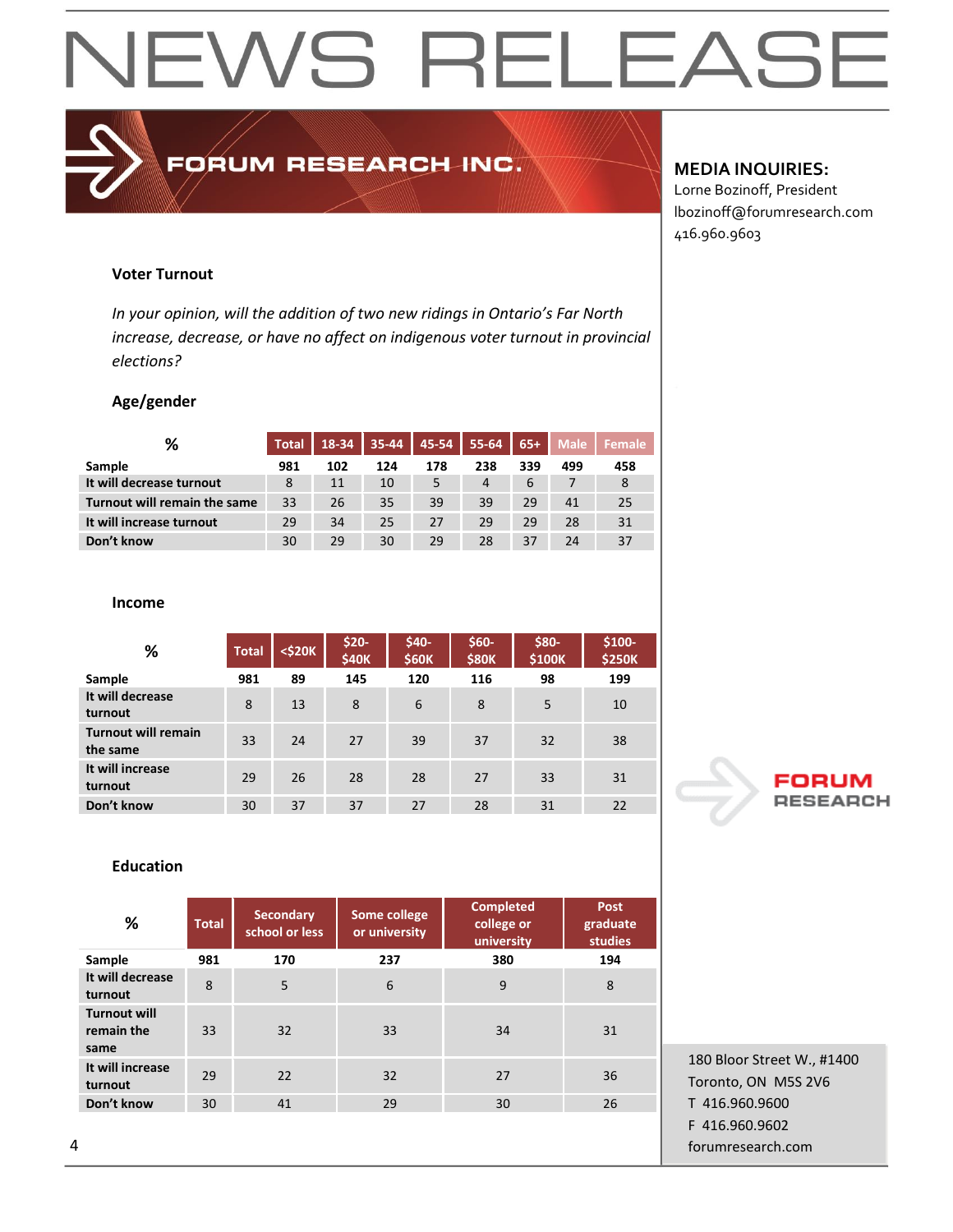FORUM RESEARCH INC.

#### **MEDIA INQUIRIES:**

Lorne Bozinoff, President lbozinoff@forumresearch.com 416.960.9603

#### **Region**

| %                                         | <b>Total</b> | <b>Eastern</b><br><b>Ontario</b> | <b>Toronto</b><br>416 | 905 | South-<br>western<br><b>Ontario</b> | North-<br>eastern<br><b>Ontario</b> | North-<br>western<br><b>Ontario</b> |
|-------------------------------------------|--------------|----------------------------------|-----------------------|-----|-------------------------------------|-------------------------------------|-------------------------------------|
| Sample                                    | 981          | 159                              | 185                   | 242 | 245                                 | 135                                 | 15                                  |
| It will<br>decrease<br>turnout            | 8            | 11                               | 10                    | 6   | $6\phantom{1}$                      | 9                                   | $\mathbf 0$                         |
| <b>Turnout will</b><br>remain the<br>same | 33           | 27                               | 33                    | 34  | 33                                  | 38                                  | 25                                  |
| It will<br>increase<br>turnout            | 29           | 32                               | 36                    | 24  | 24                                  | 35                                  | 62                                  |
| Don't know                                | 30           | 31                               | 21                    | 36  | 37                                  | 18                                  | 14                                  |

#### **Provincial ballot intention**

| %                                      | <b>Total</b> | <b>Progressive</b><br><b>Conservative</b> | <b>Liberal</b> | <b>New</b><br><b>Democratic</b> | Green          | <b>Other</b><br><b>Parties</b> |
|----------------------------------------|--------------|-------------------------------------------|----------------|---------------------------------|----------------|--------------------------------|
| Sample                                 | 981          | 401                                       | 230            | 189                             | 62             | 33                             |
| It will decrease<br>turnout            | 8            | 6                                         | 13             | 5                               | $\overline{2}$ | 11                             |
| <b>Turnout will</b><br>remain the same | 33           | 46                                        | 18             | 28                              | 33             | 52                             |
| It will increase<br>turnout            | 29           | 21                                        | 39             | 40                              | 25             | 20                             |
| Don't know                             | 30           | 27                                        | 30             | 27                              | 41             | 17                             |



180 Bloor Street W., #1400 Toronto, ON M5S 2V6 T 416.960.9600 F 416.960.9602 5 forumresearch.com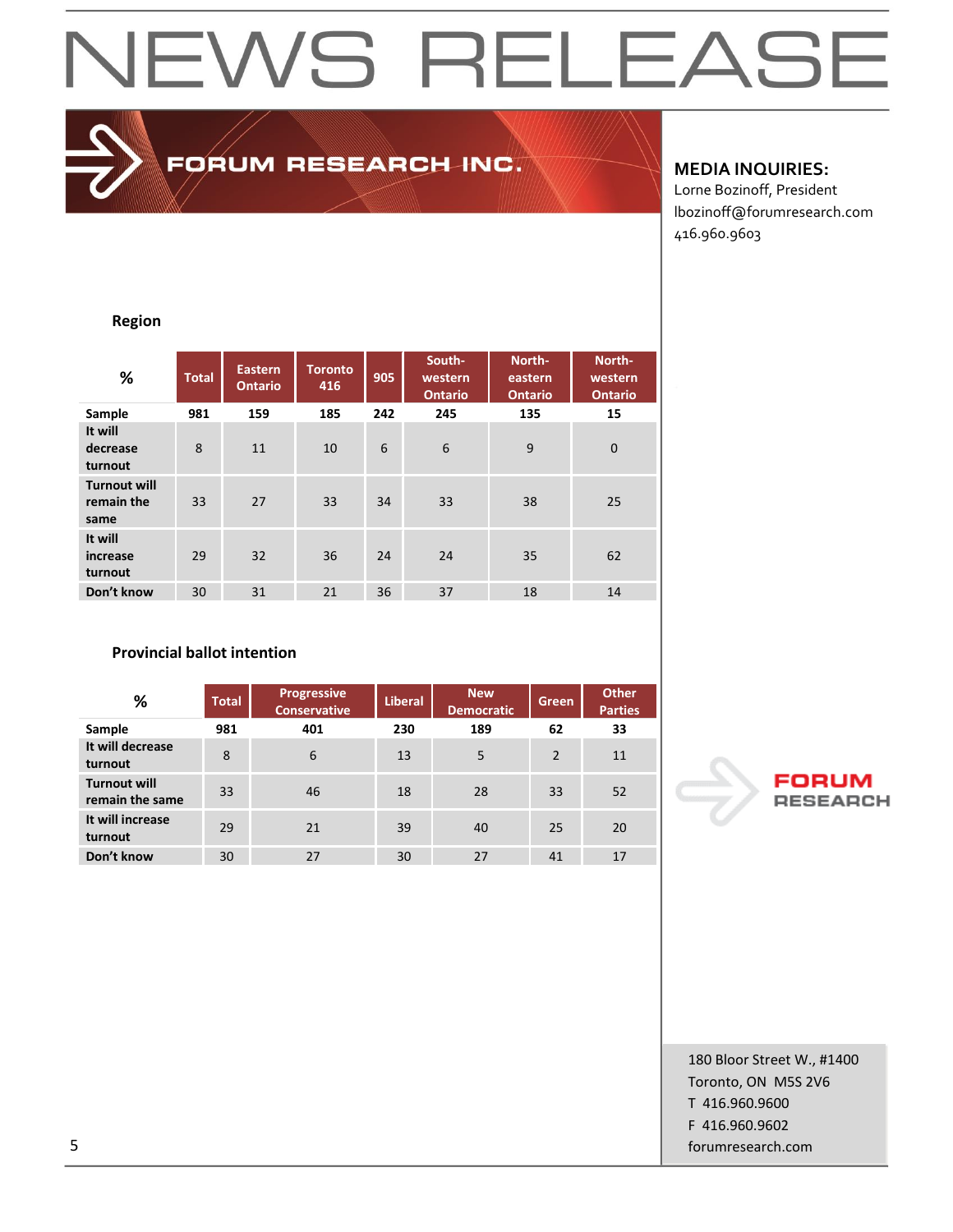### EWS RELEAS  $\blacktriangleleft$

### FORUM RESEARCH INC.

#### **MEDIA INQUIRIES:**

Lorne Bozinoff, President lbozinoff@forumresearch.com 416.960.9603

#### **Indigenous candidates**

What effect, if any, will the two new ridings in Ontario's Far North have on the number of Indigenous candidate who will run for provincial political office?

#### **Age/Gender**

| %                                                           | <b>Total</b> | $18 -$<br>34 | $35 -$<br>44 | 45-<br>54 | $55 -$<br>64 | $65+$ | <b>Male</b> | <b>Female</b>  |
|-------------------------------------------------------------|--------------|--------------|--------------|-----------|--------------|-------|-------------|----------------|
| Sample                                                      | 981          | 102          | 124          | 178       | 238          | 339   | 499         | 458            |
| The number of Indigenous<br>candidates will decrease        | 4            | 3            | 8            | 3         | 3            | 4     | 5           | $\overline{4}$ |
| The number of Indigenous<br>candidates will remain the same | 24           | 27           | 25           | 21        | 27           | 21    | 28          | 21             |
| The number of Indigenous<br>candidates will increase        | 40           | 41           | 42           | 43        | 41           | 34    | 41          | 40             |
| Don't know                                                  | 31           | 29           | 24           | 33        | 29           | 41    | 27          | 35             |

#### **Income**

| %                                                              | <b>Total</b>   | <\$20K | $$20-$<br><b>\$40K</b> | \$40-<br><b>\$60K</b> | $$60-$<br><b>\$80K</b> | \$80-<br>\$100K | \$100-<br><b>\$250K</b> |
|----------------------------------------------------------------|----------------|--------|------------------------|-----------------------|------------------------|-----------------|-------------------------|
| Sample                                                         | 981            | 89     | 145                    | 120                   | 116                    | 98              | 199                     |
| The number of Indigenous<br>candidates will decrease           | $\overline{4}$ | 10     | 2                      | 3                     | $\overline{4}$         | 3               | $\overline{7}$          |
| The number of Indigenous<br>candidates will remain the<br>same | 24             | 19     | 18                     | 32                    | 32                     | 23              | 24                      |
| The number of Indigenous<br>candidates will increase           | 40             | 34     | 41                     | 36                    | 37                     | 45              | 48                      |
| Don't know                                                     | 31             | 37     | 39                     | 30                    | 27                     | 29              | 21                      |

#### FORl **RESEARCH**

180 Bloor Street W., #1400 Toronto, ON M5S 2V6 T 416.960.9600 F 416.960.9602 6 forumresearch.com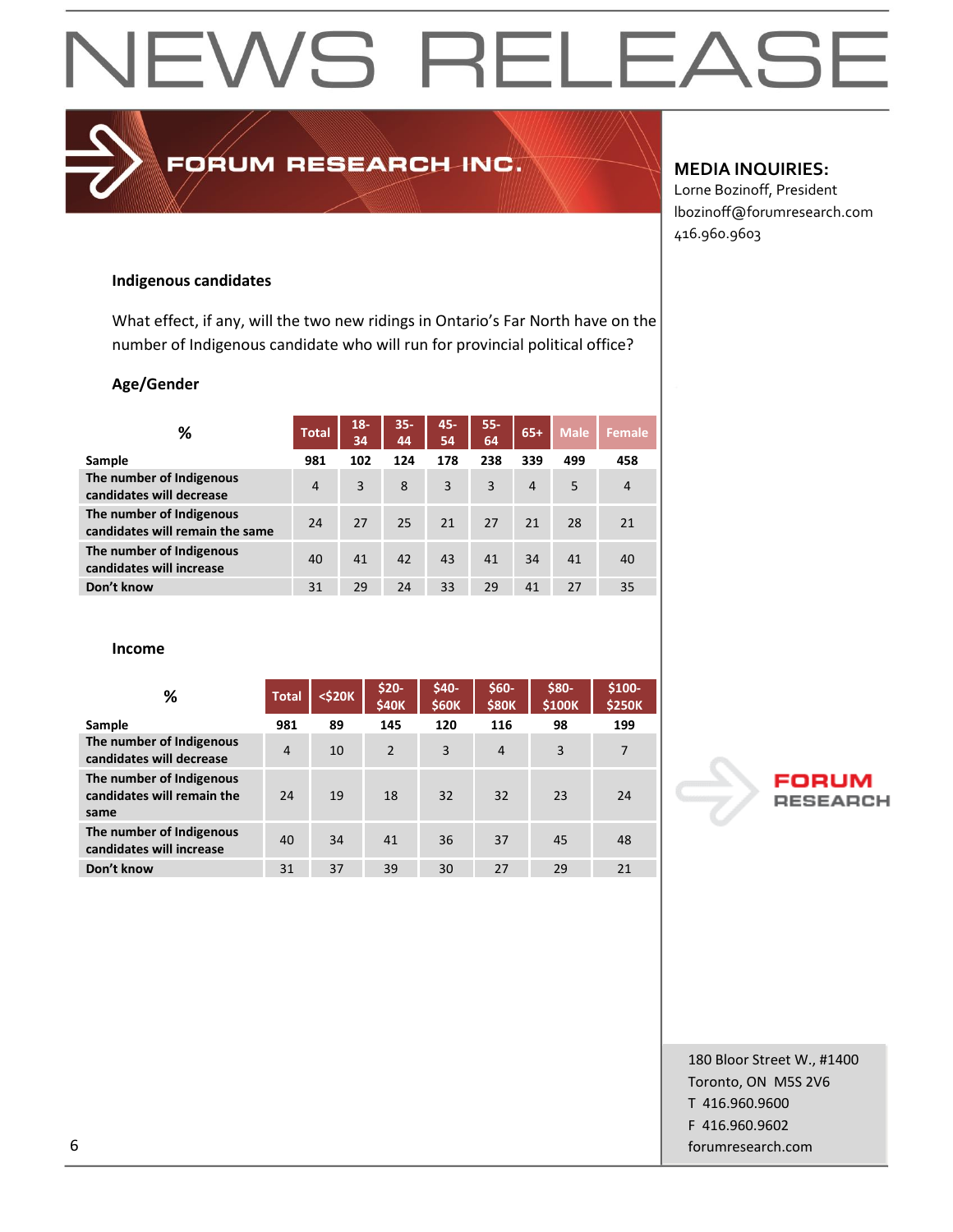FORUM RESEARCH INC.

#### **MEDIA INQUIRIES:**

Lorne Bozinoff, President lbozinoff@forumresearch.com 416.960.9603

#### **Education**

| ℅                                                                 | <b>Total</b>   | <b>Secondary</b><br>school or less | Some college<br>or university | <b>Completed</b><br>college or<br>university | <b>Post</b><br>graduate<br><b>studies</b> |
|-------------------------------------------------------------------|----------------|------------------------------------|-------------------------------|----------------------------------------------|-------------------------------------------|
| Sample                                                            | 981            | 170                                | 237                           | 380                                          | 194                                       |
| The number of<br>Indigenous<br>candidates will<br>decrease        | $\overline{4}$ | $\overline{4}$                     | 3                             | 5                                            | $\overline{4}$                            |
| The number of<br>Indigenous<br>candidates will<br>remain the same | 24             | 27                                 | 23                            | 25                                           | 23                                        |
| The number of<br>Indigenous<br>candidates will<br>increase        | 40             | 23                                 | 45                            | 39                                           | 51                                        |
| Don't know                                                        | 31             | 46                                 | 28                            | 32                                           | 21                                        |

**Region**

| %                                                                    | <b>Total</b>   | <b>Eastern</b><br><b>Ontario</b> | <b>Toronto</b><br>416 | <b>Toronto</b><br>905 | South-<br>western<br><b>Ontario</b> | North-<br>eastern<br><b>Ontario</b> | North-<br>western<br><b>Ontario</b> |
|----------------------------------------------------------------------|----------------|----------------------------------|-----------------------|-----------------------|-------------------------------------|-------------------------------------|-------------------------------------|
| Sample                                                               | 981            | 159                              | 185                   | 242                   | 245                                 | 135                                 | 15                                  |
| The number of<br>Indigenous<br>candidates will<br>decrease           | $\overline{4}$ | $\overline{4}$                   | 5                     | 5                     | $\overline{4}$                      | $\overline{3}$                      | $\overline{0}$                      |
| The number of<br>Indigenous<br>candidates will<br>remain the<br>same | 24             | 21                               | 22                    | 23                    | 23                                  | 38                                  | 29                                  |
| The number of<br>Indigenous<br>candidates will<br>increase           | 40             | 47                               | 47                    | 36                    | 37                                  | 35                                  | 71                                  |
| Don't know                                                           | 31             | 27                               | 26                    | 36                    | 36                                  | 23                                  | $\overline{0}$                      |



180 Bloor Street W., #1400 Toronto, ON M5S 2V6 T 416.960.9600 F 416.960.9602 7 forumresearch.com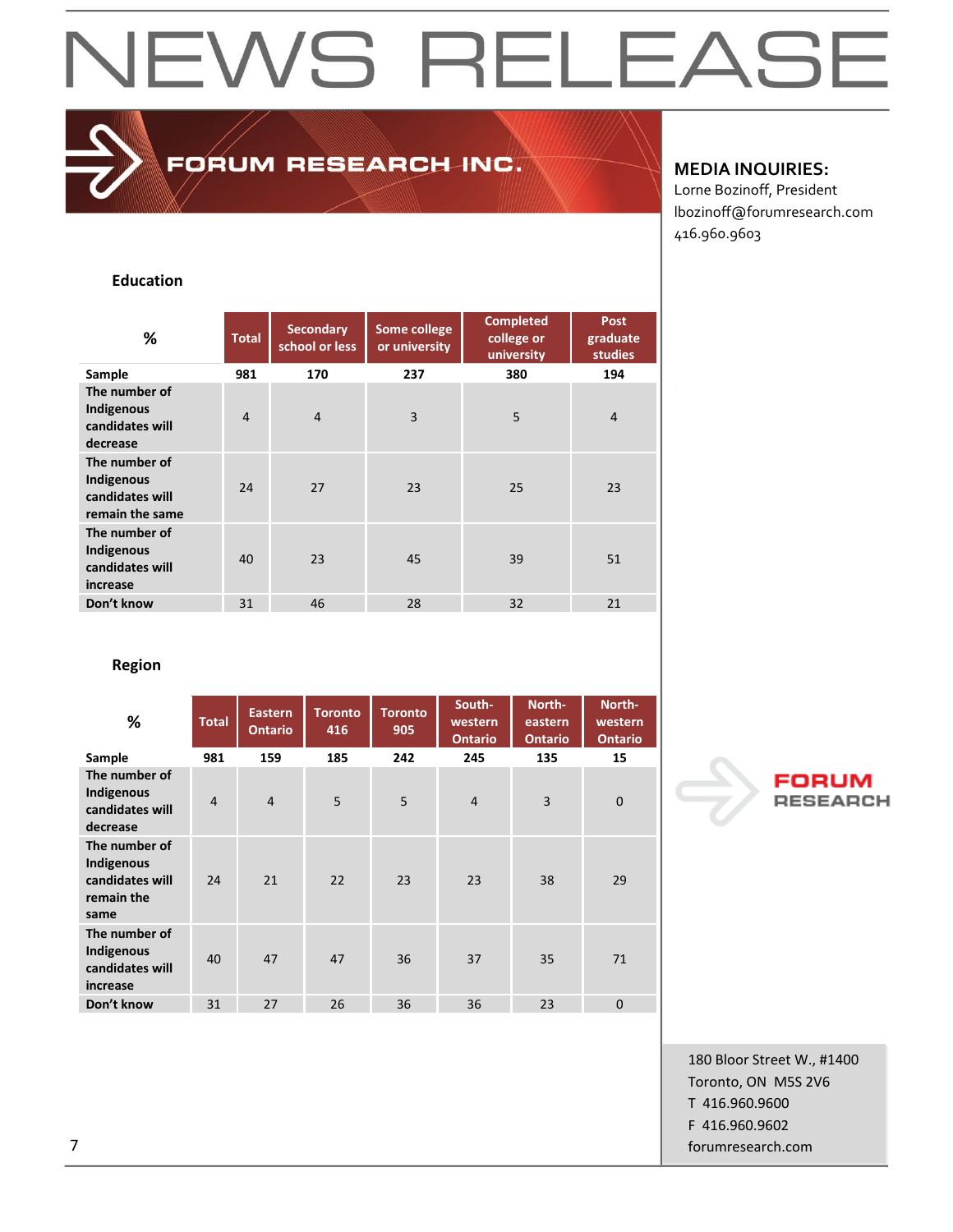FORUM RESEARCH INC.

#### **MEDIA INQUIRIES:**

Lorne Bozinoff, President lbozinoff@forumresearch.com 416.960.9603

#### **Provincial ballot intention**

| %                                                              | <b>Total</b>   | <b>Progressive</b><br><b>Conservative</b> | <b>Liberal</b> | <b>New</b><br><b>Democratic</b> | <b>Green</b>   | <b>Other</b><br><b>Parties</b> |
|----------------------------------------------------------------|----------------|-------------------------------------------|----------------|---------------------------------|----------------|--------------------------------|
| Sample                                                         | 981            | 401                                       | 230            | 189                             | 62             | 33                             |
| The number of<br>Indigenous candidates<br>will decrease        | $\overline{4}$ | 5                                         | 6              | $\mathbf{1}$                    | $\overline{2}$ | 9                              |
| The number of<br>Indigenous candidates<br>will remain the same | 24             | 32                                        | 16             | 22                              | 19             | 43                             |
| The number of<br><b>Indigenous candidates</b><br>will increase | 40             | 33                                        | 47             | 54                              | 43             | 32                             |
| Don't know                                                     | 31             | 31                                        | 31             | 23                              | 36             | 17                             |



180 Bloor Street W., #1400 Toronto, ON M5S 2V6 T 416.960.9600 F 416.960.9602 8 forumresearch.com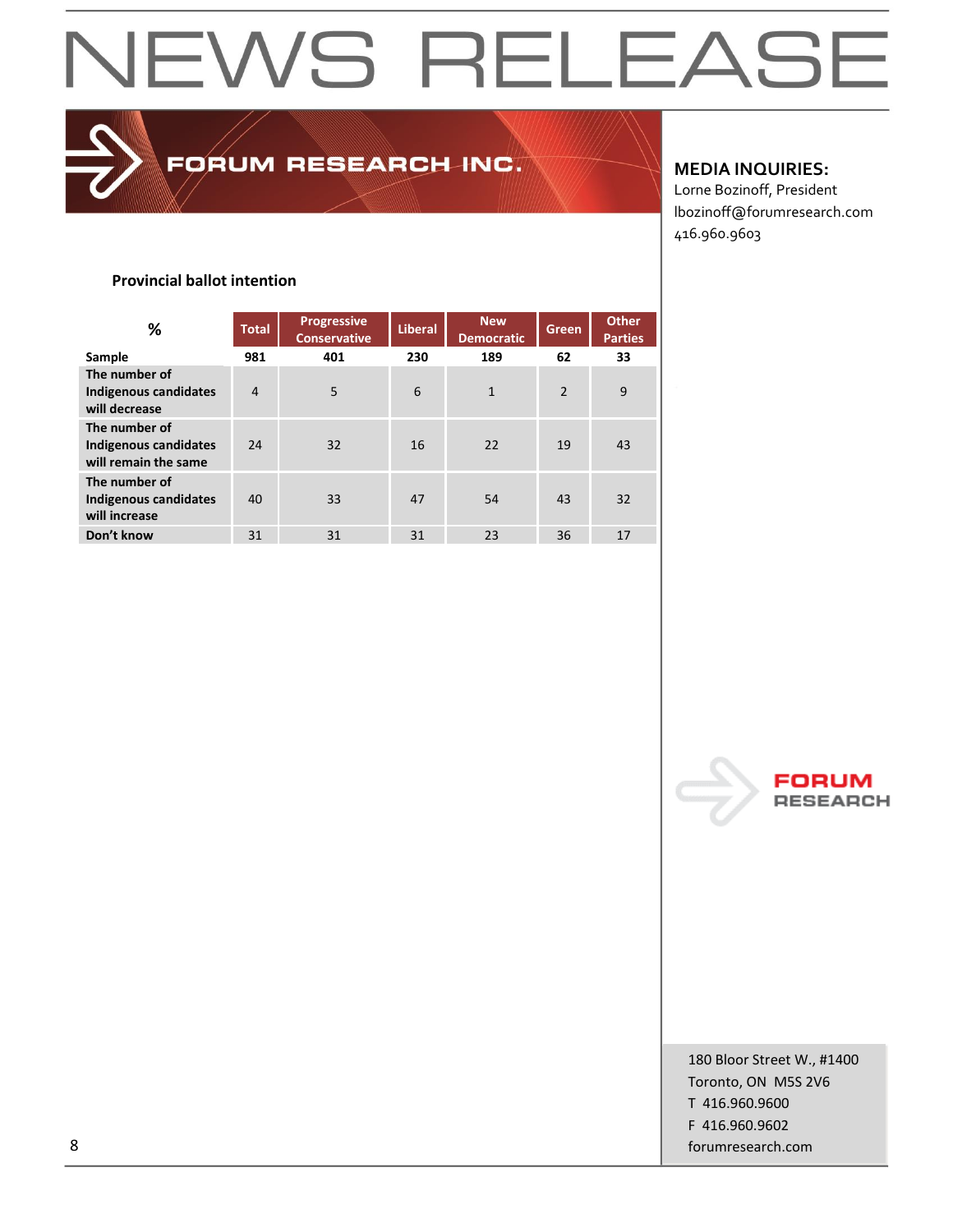### FORUM RESEARCH INC.

#### **MEDIA INQUIRIES:**

Lorne Bozinoff, President lbozinoff@forumresearch.com 416.960.9603

#### **Effect on self-governance**

*Will the introduction of two new ridings in Ontario's Far North strengthen, weaken, or have no effect on indigenous self-governance?*

#### **Age/Gender**

| %                                               | <b>Total</b> | $18 -$<br>34 | $35 -$<br>44 | 45-<br>54 | $55 -$<br>64 | $65+$ | <b>Male</b> | Female |
|-------------------------------------------------|--------------|--------------|--------------|-----------|--------------|-------|-------------|--------|
| Sample                                          | 981          | 102          | 124          | 178       | 238          | 339   | 499         | 458    |
| Weaken Indigenous self-<br>governance           | 7            | 7            | 11           | 9         | 7            | 3     | 6           | 8      |
| Have no effect on Indigenous<br>self-governance | 35           | 36           | 41           | 29        | 33           | 34    | 43          | 26     |
| Strengthen Indigenous self-<br>governance       | 29           | 31           | 23           | 30        | 30           | 30    | 28          | 31     |
| Don't know                                      | 29           | 26           | 24           | 32        | 30           | 33    | 23          | 35     |

**Income**

| %                                                   | <b>Total</b> | $<$ \$20 $K$ | $$20-$<br><b>\$40K</b> | \$40-<br>\$60K | $$60-$<br><b>\$80K</b> | \$80-<br>\$100K | $$100-$<br><b>\$250K</b> |
|-----------------------------------------------------|--------------|--------------|------------------------|----------------|------------------------|-----------------|--------------------------|
| Sample                                              | 981          | 89           | 145                    | 120            | 116                    | 98              | 199                      |
| Weaken Indigenous self-<br>governance               | 7            | 10           | 6                      | 6              | 9                      | 3               | 10                       |
| Have no effect on<br>Indigenous self-<br>governance | 35           | 35           | 28                     | 38             | 31                     | 32              | 40                       |
| <b>Strengthen Indigenous</b><br>self-governance     | 29           | 20           | 36                     | 28             | 31                     | 37              | 31                       |
| Don't know                                          | 29           | 35           | 30                     | 28             | 28                     | 28              | 19                       |

#### FORl **RESEARCH**

180 Bloor Street W., #1400 Toronto, ON M5S 2V6 T 416.960.9600 F 416.960.9602 9 forumresearch.com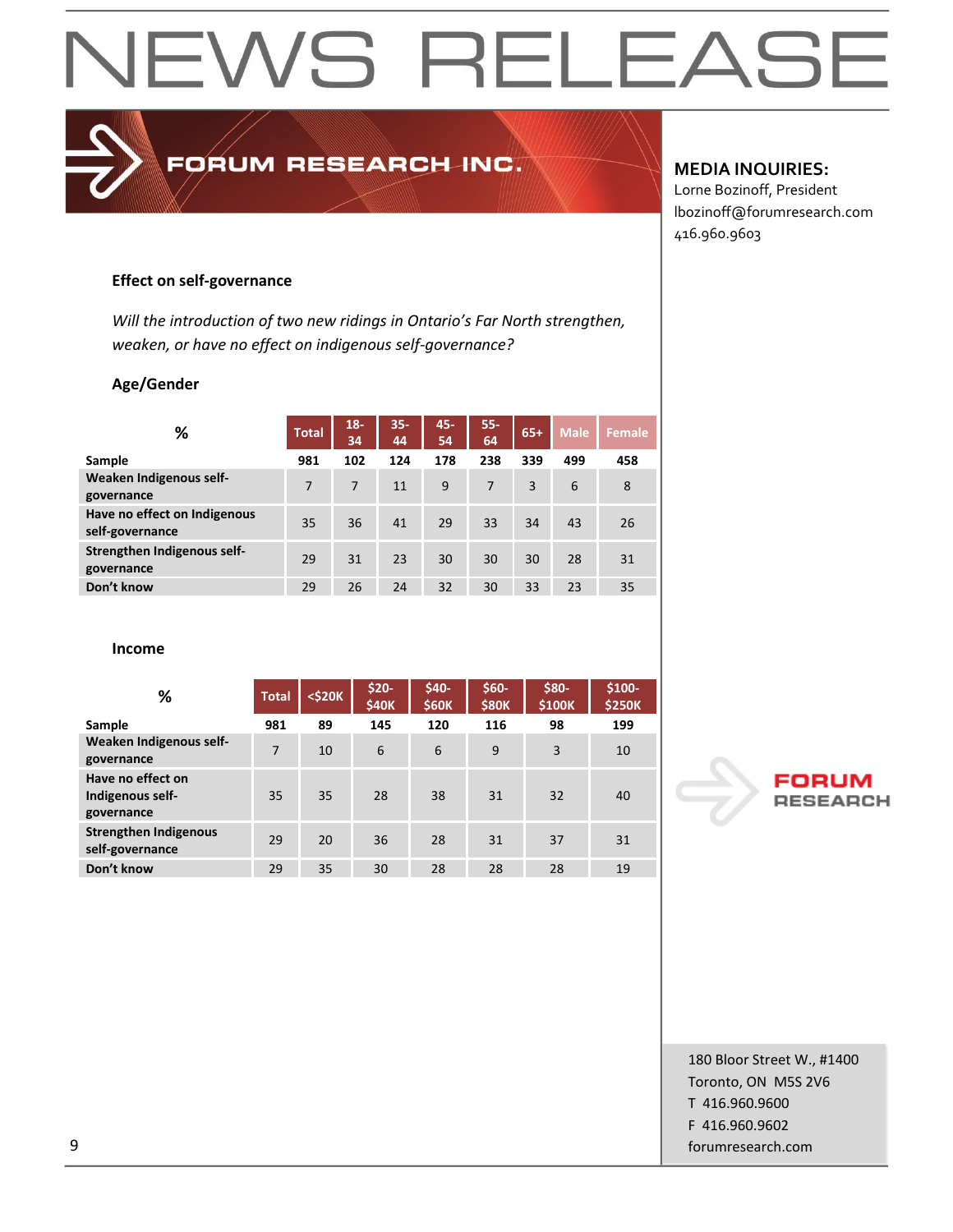### NEWS RELEAS  $\mathsf{i}\mathsf{H}$

FORUM RESEARCH INC.

#### **MEDIA INQUIRIES:**

Lorne Bozinoff, President lbozinoff@forumresearch.com 416.960.9603

#### **Education**

| %                                                   | <b>Total</b>   | <b>Secondary</b><br>school or less | Some college<br>or university | <b>Completed</b><br>college or<br>university | <b>Post</b><br>graduate<br><b>studies</b> |  |
|-----------------------------------------------------|----------------|------------------------------------|-------------------------------|----------------------------------------------|-------------------------------------------|--|
| Sample                                              | 981            | 170                                | 237                           | 380                                          | 194                                       |  |
| <b>Weaken Indigenous</b><br>self-governance         | $\overline{7}$ | 5                                  | 7                             | 9                                            | 6                                         |  |
| Have no effect on<br>Indigenous self-<br>governance | 35             | 26                                 | 32                            | 35                                           | 43                                        |  |
| Strengthen<br>Indigenous self-<br>governance        | 29             | 26                                 | 34                            | 27                                           | 30                                        |  |
| Don't know                                          | 29             | 43                                 | 27                            | 28                                           | 21                                        |  |

#### **Region**

| %                                                   | <b>Total</b> | Eastern<br><b>Ontario</b> | <b>Toronto</b><br>416 | 905            | South-<br>western<br><b>Ontario</b> | North-<br>eastern<br><b>Ontario</b> | North-<br>western<br><b>Ontario</b> |
|-----------------------------------------------------|--------------|---------------------------|-----------------------|----------------|-------------------------------------|-------------------------------------|-------------------------------------|
| Sample                                              | 981          | 159                       | 185                   | 242            | 245                                 | 135                                 | 15                                  |
| Weaken<br>Indigenous self-<br>governance            | 7            | $\overline{7}$            | 11                    | $\overline{7}$ | 5                                   | 3                                   | 26                                  |
| Have no effect on<br>Indigenous self-<br>governance | 35           | 39                        | 33                    | 34             | 31                                  | 46                                  | 27                                  |
| Strengthen<br>Indigenous self-<br>governance        | 29           | 31                        | 34                    | 26             | 28                                  | 30                                  | 32                                  |
| Don't know                                          | 29           | 23                        | 22                    | 33             | 37                                  | 22                                  | 14                                  |

#### FORl **RESEARCH**

180 Bloor Street W., #1400 Toronto, ON M5S 2V6 T 416.960.9600 F 416.960.9602 10 forumresearch.com